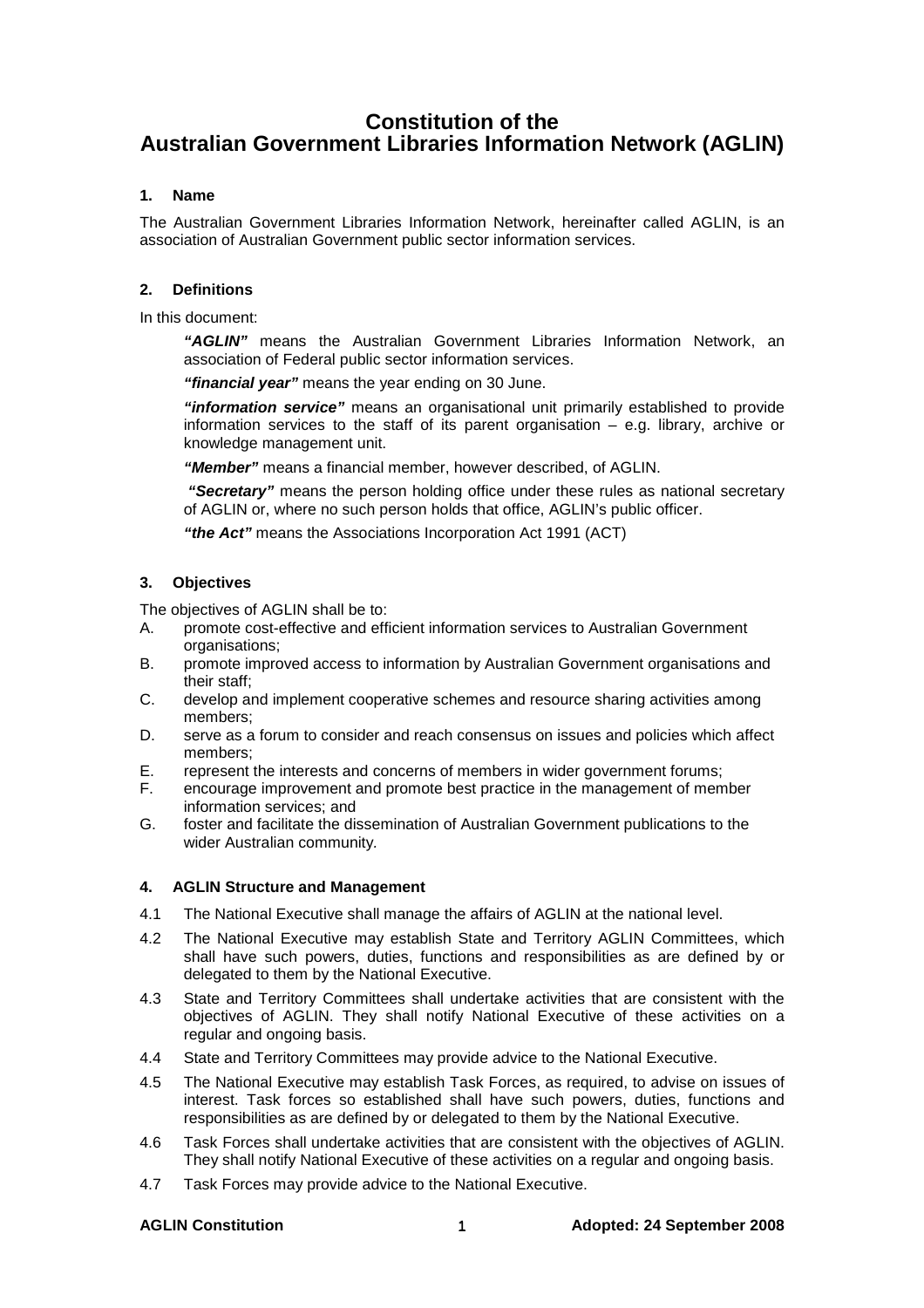# **5. National Executive**

- 5.1 AGLIN will consist of a body of Members, oversighted by a National Executive.
- 5.2 The National Executive controls and manages the affairs of AGLIN. It has power to perform all acts and do all things that appear to the National Executive to be necessary or desirable for the proper management of the affairs of AGLIN.
- 5.3 The National Executive shall comprise of employees of Members, with no more than one representative from any Member, except as indicated in clause 5.7, eligible to serve.
- 5.4 The National Executive shall consist of a minimum of six and a maximum of ten representatives elected by and from AGLIN's total membership. Of these members, a maximum of three shall be representatives of Associate Members.
- 5.5 The National Executive shall include a Convener, Treasurer and Secretary as office holders who shall reside or work in the same city. These positions shall be open to all Executive Members and shall be determined by a ballot amongst the Executive at its first meeting. A Public Officer, who may be any member of the National Executive that resides in the ACT, shall also be determined.
- 5.6 A person is not eligible to simultaneously hold more than one position on the National Executive except where one of the positions is that of Public Officer.
- 5.7 The National Library of Australia shall be entitled to appoint one non-voting representative to the National Executive in addition to any employee elected in accordance with clause 5.4.
- 5.8 Members of the National Executive shall hold office from the conclusion of the annual general meeting at which they are elected until the conclusion of the following annual general meeting. In the event of a National Executive member being appointed after an annual general meeting, the term of office will expire at the next annual general meeting. If eligible, members of the National Executive whose term expires may offer themselves for re-election.
- 5.9 Should any National Executive member resign or fail to attend three consecutive meetings of the National Executive, their position may be declared vacant.
- 5.10 Should any vacancy occur on the National Executive, other than in the normal course of elections, the National Executive shall fill such vacancy by co-option and the Member shall hold office until the next Annual General Meeting.
- 5.11 Within one month of any changes to the membership of the National Executive, or the change of address for a National Executive Member, notice is to be lodged by the Secretary with the ACT Registrar-General.

# **6. Election of National Executive Members**

- 6.1 The National Executive shall be elected by the Members, as represented at the Annual General Meeting.
- 6.2 Nominations of candidates for election to the National Executive:
	- (a) shall be made in writing, signed by employees of two financial members of AGLIN, and accompanied by the written consent of the candidate (which may be endorsed on the nomination form); and
	- (b) shall be delivered to the Secretary not less than seven days before the date fixed for the Annual General Meeting at which the election is to take place.
- 6.3 If insufficient nominations are received to fill all vacancies on the National Executive, the candidates nominated shall be deemed to be elected and further nominations shall be received at the Annual General Meeting.
- 6.4 If insufficient further nominations are received, any vacant positions remaining on the National Executive shall be deemed to be vacancies.
- 6.5 If the number of nominations received is equal to the number of vacancies to be filled, the persons nominated shall be taken to be elected.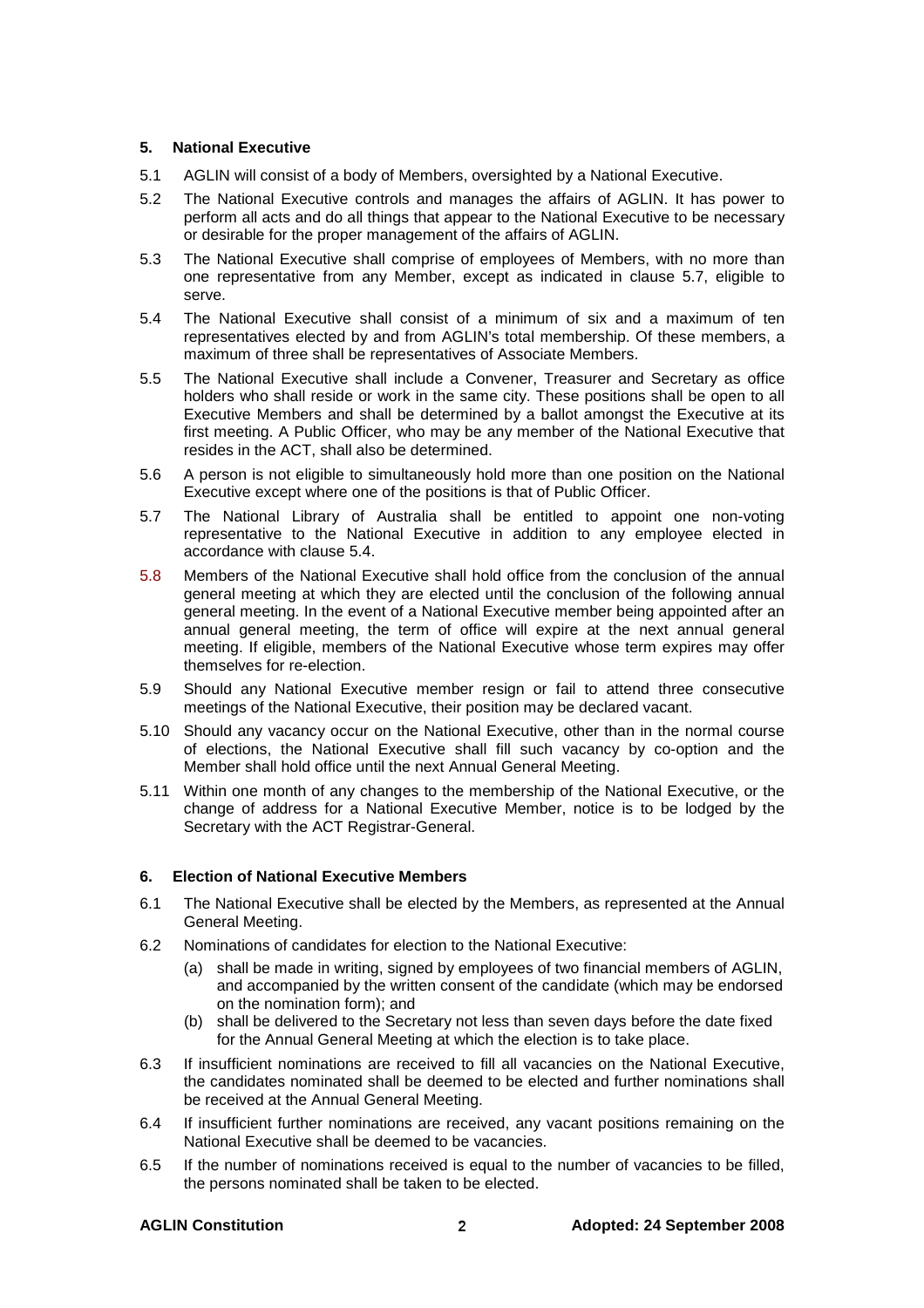- 6.6 If the number of nominations received exceeds the number of vacancies to be filled, a ballot shall be held.
- 6.7 The ballot for the election of National Executive members shall be conducted at the Annual General Meeting in such manner as the meeting chair may direct.

# **7. Meetings of the National Executive**

- 7.1 The Executive shall meet at least four times in each term of office.
- 7.2 At all meetings of the Executive, three members shall be considered a quorum, at least one of whom must be an office holder as defined in clause 5.5.
- 7.3 Non-voting observers from any State or Territory may attend National Executive meetings.
- 7.4 Decisions on any issue except the dissolution of AGLIN shall be determined by a simple majority of Executive Members present.
- 7.5 The Secretary must keep minutes of
	- (a) all elections and appointments of office-bearers and ordinary committee members; and
	- (b) the names of members of the committee present at a committee meeting or a general meeting; and
	- (c) all proceedings at committee meetings and general meetings.

# **8. Membership**

- 8.1 There shall be two categories of member Full and Associate. Both apply at an organisational, rather than individual, level.
- 8.2 A Full Member is defined as an information service the parent body of which is:
	- (a) required to submit a financial report to Federal Parliament under the provisions of either the Financial Management and Accountability Act 1997 or the Commonwealth Authorities and Companies Act 1997; or
	- (b) a statutory or non-statutory body, company, incorporated association or trust that the Australian Government controls or has an interest in, at a formal level, including through holding shares or an ability to appoint directors.
- 8.3 Other information services, organisations and associations may be admitted as Associate Members if:
	- (a) they formally commit to AGLIN objectives;
	- (b) they pay the nominated membership fee; and
	- (c) they are approved for Associate Membership by the National Executive.
- 8.4 The staff of non-members may participate in AGLIN events or arrangements at the discretion of the National Executive.
- 8.5 The National Executive may expel from AGLIN any member whose conduct in the opinion of the National Executive is discreditable or injurious to the aims and objectives of AGLIN.
- 8.6 Before any Member is expelled, they shall be given the opportunity to defend themselves and to justify or explain their conduct at a meeting of the National Executive. Provided that a quorum is established, and the majority of the National Executive members present when the Member's case is considered are of the opinion that the Member should be expelled, then the National Executive may expel that Member.
- 8.7 Should a representative of a Member decline to appear before the National Executive meeting in accordance with paragraph 8.6, the National Executive is empowered to consider the matter and act as though the Member had appeared before the National Executive.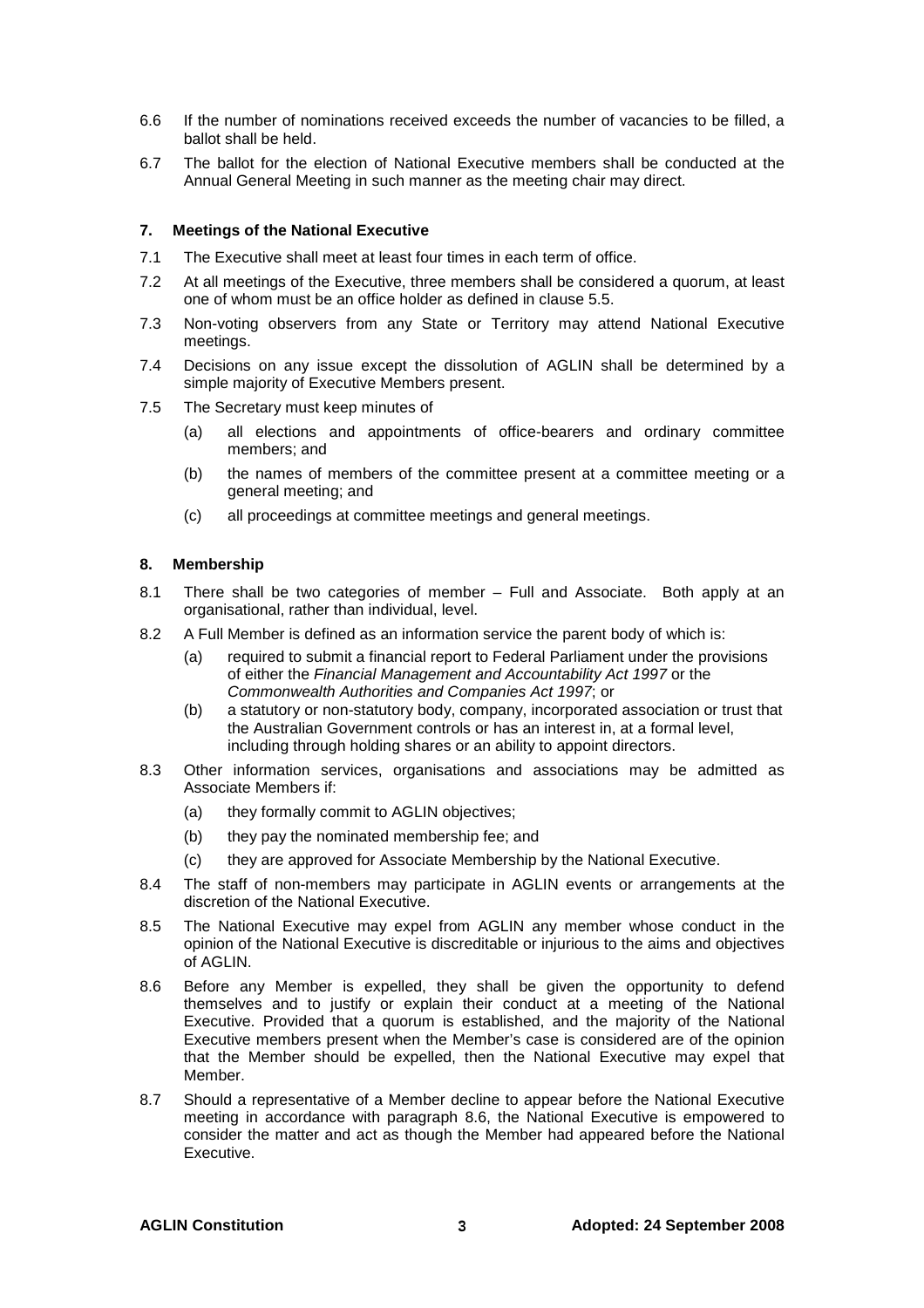# **9. Membership fees**

- 9.1 The annual membership fees of AGLIN shall be determined by the National Executive of AGLIN and ratified at the Annual General Meeting.
- 9.2 The annual membership fee is payable in full on or before 1 July in each financial year, or when a Member joins on during a financial year.

# **10. Finances**

- 10.1 The AGLIN financial year shall run from 1 July each year until 30 June in the following year.
- 10.2 The Convener may approve expenditure of AGLIN funds on any one item, up to a limit determined each year by the National Executive. All expenditure approval is to be placed before the next meeting of National Executive for information. No expenditure of AGLIN funds over the agreed limit on any one item shall be committed without the prior approval of three National Executive members.
- 10.3 The Treasurer shall cause proper books of account to be kept with respect to all activities undertaken by AGLIN, and collect and receive all amounts owing to the association and make all payments authorised by the National Executive.
- 10.4 By 31 October each year, the Treasurer shall produce and have audited a statement of financial performance for the preceding financial year and other financial statements. A professionally qualified accountant shall be used to conduct the audit.
- 10.5 Where a profit arises in any financial year, the profit shall be retained and used in subsequent years to further the objectives of AGLIN.

### **11. General Meetings**

- 11.1 The National Executive shall convene an Annual General Meeting of AGLIN members once in each calendar year and within five months after the end of each financial year.
- 11.2 The National Executive may convene any other General Meeting of AGLIN members at any time.
- 11.3 The National Executive shall convene a General Meeting within 21 days of receiving a request in writing from not less than 5% of the total number of Members and provide a minimum of fourteen days notice of said meeting to all Members.
- 11.4 Five members and at least one member of the National Executive shall constitute a quorum for the business of a General Meeting.
- 11.5 At a General Meeting, a question shall be determined by a simple majority of voting members present.
- 11.6 In addition to any other business that may be transacted at an Annual General Meeting, the business of an annual general meeting is to:
	- (a) confirm the minutes of the last Annual General Meeting and of any General Meeting held since that meeting;
	- (b) receive from the Committee, reports on the activities of the association during the last financial year;
	- (c) elect members of the National Executive;
	- (d) receive and consider the statement of accounts;
- 11.7 An Annual General Meeting must be specified as such in the notice calling it with a minimum of twenty one days notice of said meeting provided to all Members.

### **12. Voting Rights**

- 12.1 Full Members shall be entitled to cast one vote in any ballot, regardless of how many employees of that Member may be present.
- 12.2 Associate Members are not eligible to vote.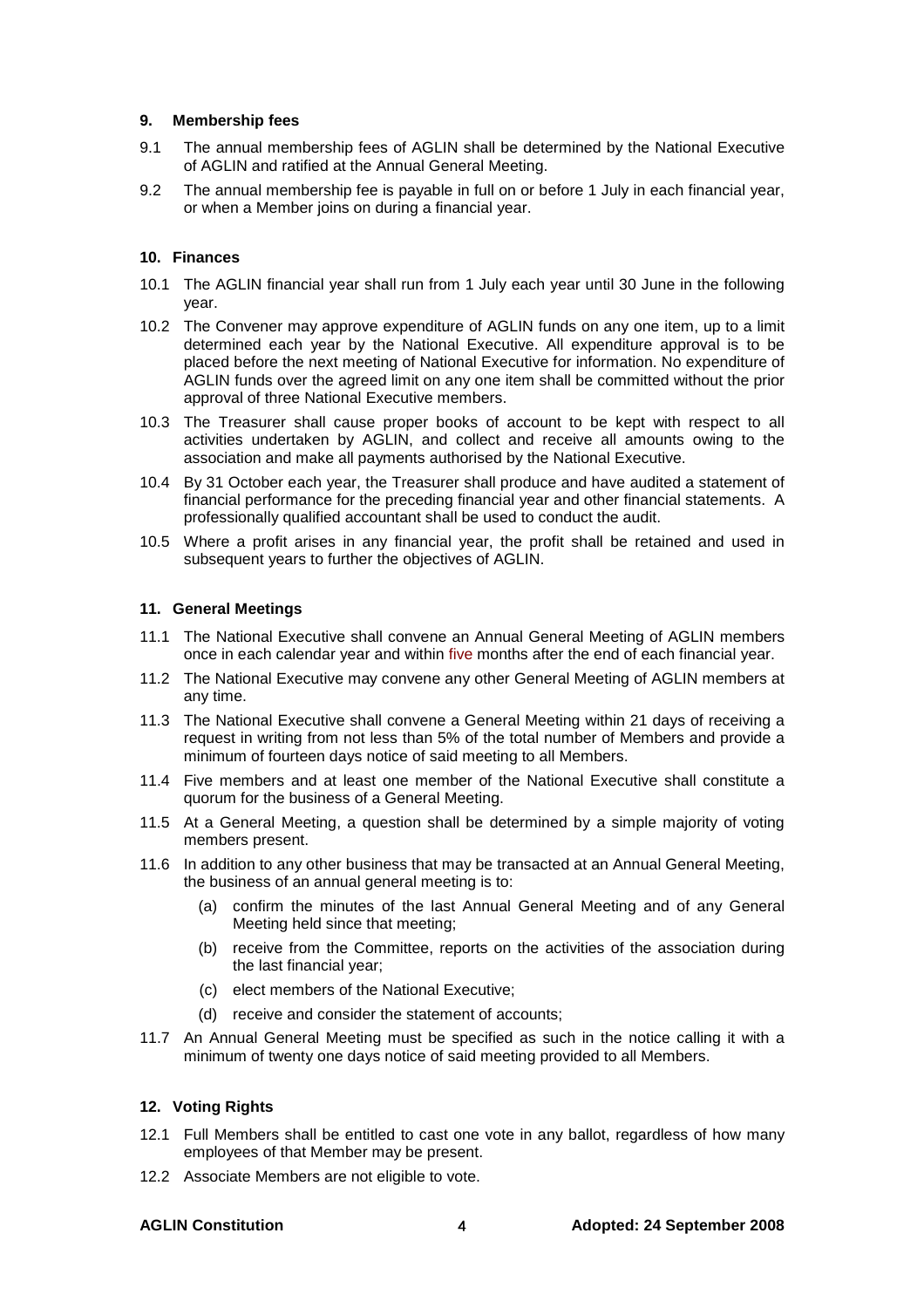# **13. Annual returns**

- 13.1 At each Annual General Meeting, the following documents must be presented by the committee for the consideration of the meeting:
	- (a) the audited statement of AGLIN's accounts for the most recently ended financial year of the association;
	- (b) a copy of the auditor's report to the association in relation to AGLIN's accounts for that financial year;
	- (c) a report signed by two members of the National Executive stating:
		- (i) the name of each member of the committee of the association during the most recently ended financial year of the association and, if different, at the date of the report;
		- (ii) the principal activities of the association during the most recently ended financial year and any significant change in the nature of those activities that occurred during that financial year; and
		- (iii) the net profit or loss of the association for the most recently ended financial year.
- 13.2 Within the first six months of each financial year, the Secretary must lodge with the ACT Registrar-General:
	- (a) a statement of particulars relating to AGLIN in the form approved under section 126 (Approved forms) of the Act;
	- (b) a copy of the audited statement and auditor's report as described in 13.1 of those accounts;
	- (c) any prescribed documents; and
	- (d) a statement by 2 members of the Executive Committee certifying compliance with the provisions of the Act that apply in relation to that year in relation to:
		- (i) the preparation of the annual statement of the association's accounts; and
		- (ii) the auditing of the accounts and the presentation of the audited statement of accounts at the Annual General Meeting of the association;

# **14. Constitution**

- 14.1 A proposal to amend this Constitution must be endorsed by the National Executive. One month's notice of the proposal shall be given to members. Three-quarters or more of the members returning a valid ballot in the affirmative shall pass the resolution.
- 14.2 Neither the objects of the association referred to in Section 29 of the Act nor these rules shall be altered except in accordance with the Act.
- 14.3 Within one month of the passing of any amendments to this Constitution, details are to be lodged by the Secretary with the ACT Registrar-General.

### **15. Winding up**

- 15.1 AGLIN may be wound up by a ballot in which all Full Members are eligible to vote. Three-quarters or more of the Members returning a valid ballot shall approve the winding up resolution. This resolution shall include a proposal for the distribution of assets. The proposal must specify that the assets be distributed to a non-profit-making body or association with objectives that are similar to the objectives of AGLIN.
- 15.2 An officer or a member of AGLIN shall not be taken, only because of being a member or officer, to be liable to contribute to the payment of any debts or other liabilities incurred by AGLIN, or to the costs, charges or expenses incurred in the course of winding up AGLIN.